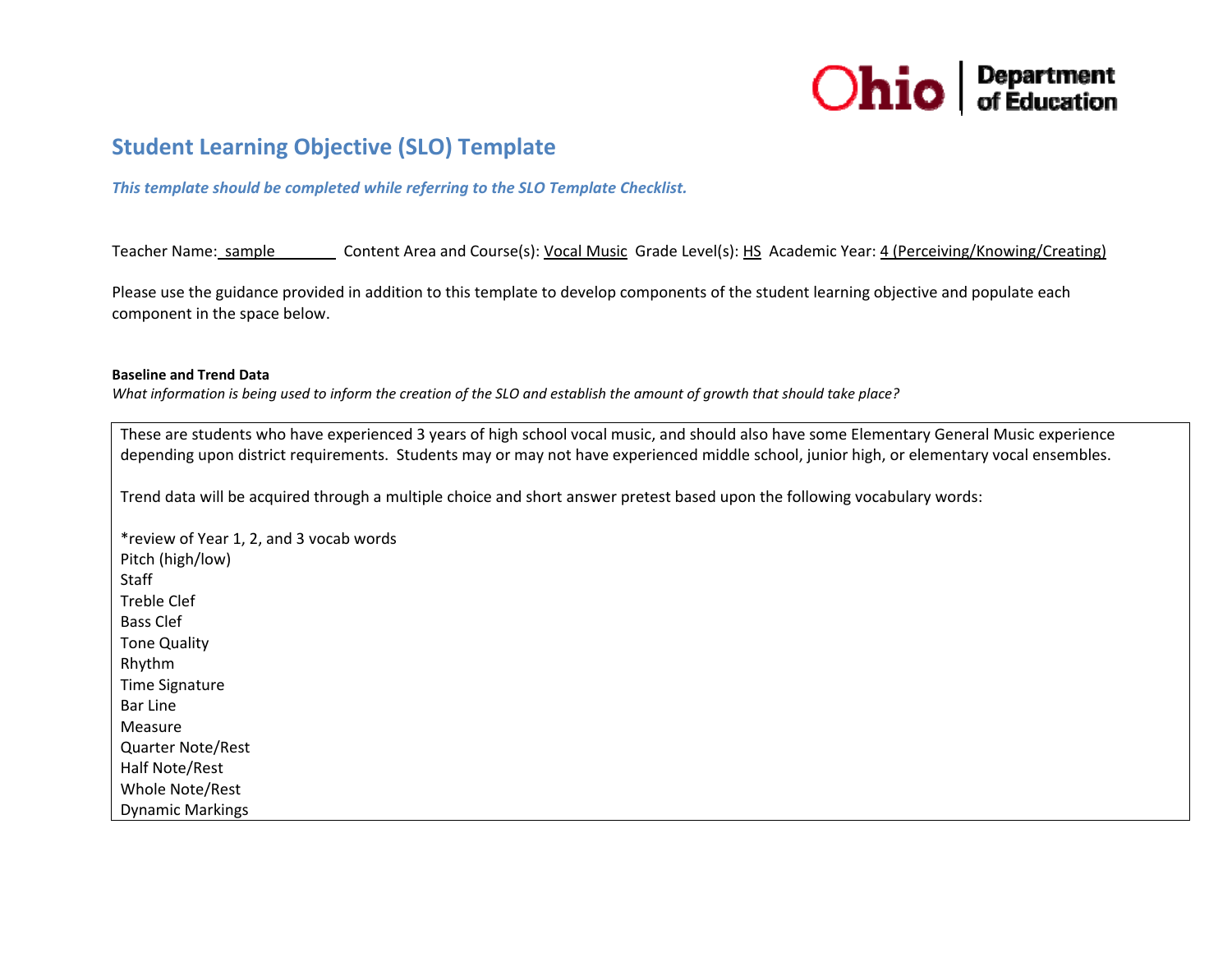Phrasing Breath marks Repeat Sign First and Second Endings FermataDS al CodaRehearsal NumbersVerse and Refrain (chorus) Alma Mater Song Form Blend/Balance Articulation/Diction Breath Support Posturestaccato/legato rubatotenutocrescendo/decrescendo Major/Minor Interval ChordMedieval RenaissanceBaroque ClassicalRomanticTwentieth‐century Modern\*New vocab for year 4 Dipthong The pretest will include the student's knowledge of the function of these words. Students at this level will be expected to demonstrate <sup>a</sup> mastery level understanding of terms and concepts listed above. Students will also be expected to demonstrate <sup>a</sup> mastery level understanding of terms and concepts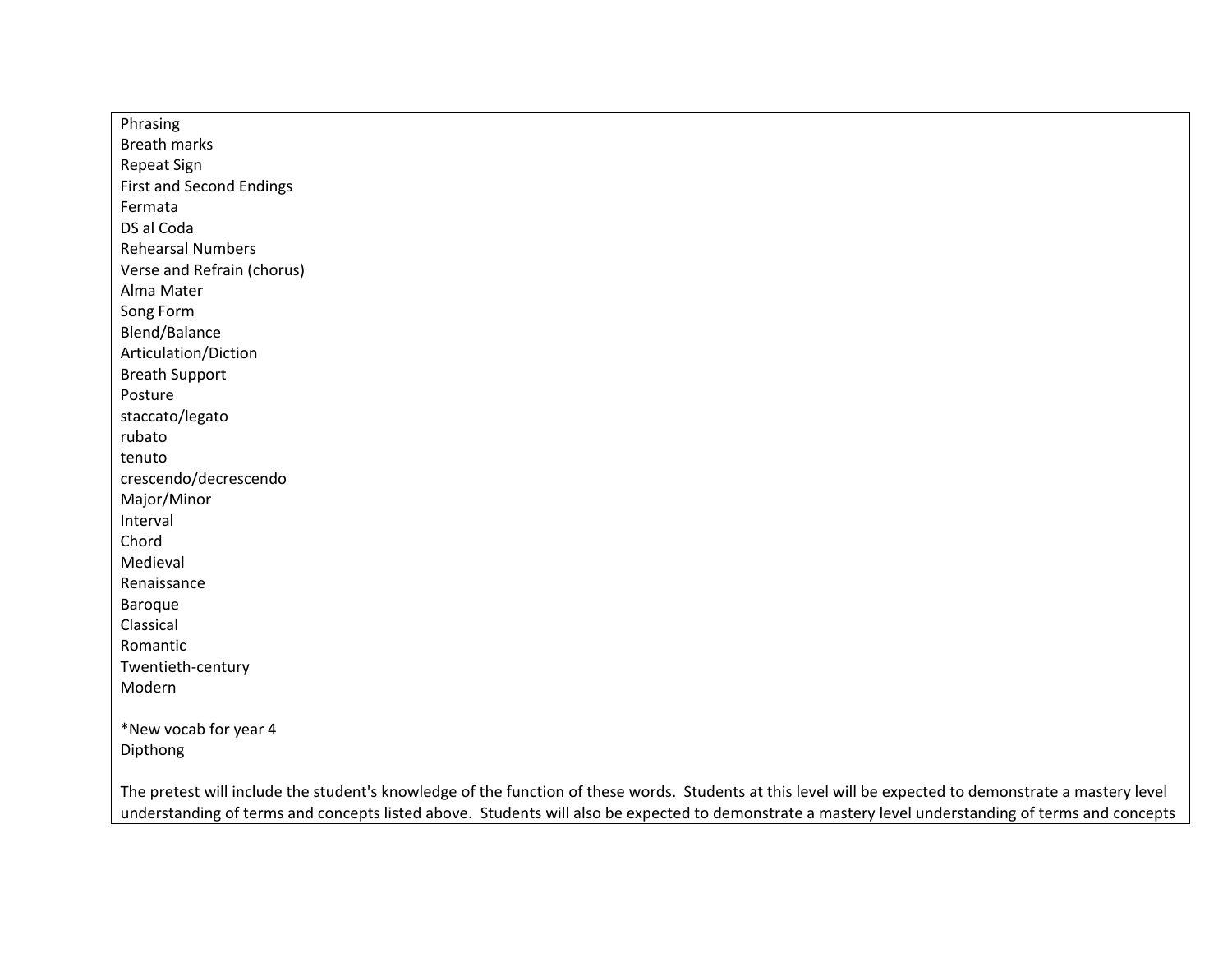in relation to music from <sup>a</sup> variety of world cultures.

## **Comments: Baseline and Trend Data**

What information is being used to inform the creation of the SLO and establish the amount of growth that should take place within the time period?

 $\Box$  Identifies sources of information about students (e.g., test scores from prior years, results of preassessments)

□ Draws upon trend data, if available

 $\Box$  Summarizes the teacher's analysis of the baseline data by identifying student strengths and weaknesses

1<sup>st</sup>: How has this cohort of students performed in music courses? Your baseline data look at vocabulary. Do you have other available measures? 2<sup>nd</sup>: A trend usually refers to three or more years of data. One multiple choice and short answer pretest is a baseline, providing one data point for each student. How have similar students at this level performed on similar assessments in the past?

3<sup>rd</sup>: How does the expectation of mastery include growth for students who may not be at the mastery level? What strengths and weaknesses have students had in the past? Your review/approval committee would expect data on the current year's students in order to give you <sup>a</sup> check in this box.

#### **Student Population**

*Which students will be included in this SLO? Include course, grade level, and number of students.*

These students are all fourth year high school vocal ensemble members regardless of their academic year. \*\*Course breakdown will follow once classes have been established.

## **Comments: Student Population**

*Which students will be included in this SLO? Include course, grade level, and number of students.*

 $\Box$  Identifies the class or subgroup of students covered by the SLO

 $\Box$  Describes the student population and considers any contextual factors that may impact student growth

 $\Box$  If subgroups are excluded, explains which students, why they are excluded and if they are covered in another SLO

1<sup>st</sup>: Be specific when you describe the students. You would need the total number of students, the number in each class (if more than one), and the grade level composition of each class.

2<sup>nd</sup>: Here you need to describe the students and abilities (especially if identified in visual and performing arts, specifically music), the number of students on IEPs/504s (and their areas of disability) and any additional information that could influence the growth of students in the course. 3<sup>rd</sup>: Yes, this box could be checked as it is stated that all members are included regardless of their academic year.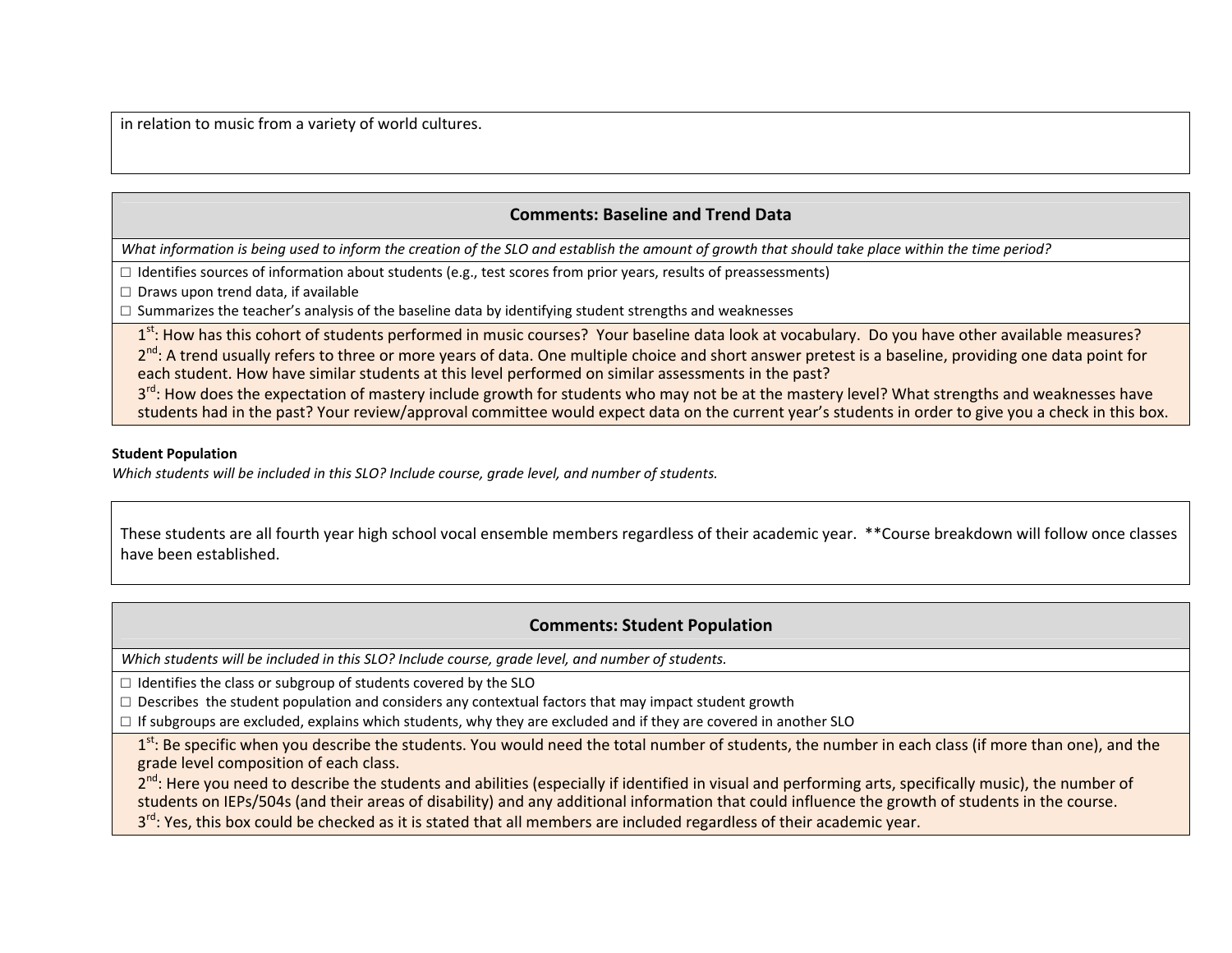#### **Interval of Instruction**

*What is the duration of the course that the SLO will cover? Include beginning and end dates.*

These students are enrolled in <sup>a</sup> vocal ensemble that meets from September through May.

## **Comments: Interval of Instruction**

*What is the duration of the course that the SLO will cover? Include beginning and end dates.*

□ Matches the length of the course (e.g., quarter, semester, year)

1<sup>st</sup>: Do the classes meet every day? How long are the class periods? When will the pretest be administered? Student growth must be determined in accordance with district evaluation timelines so <sup>a</sup> specific end date is needed.

#### **Standards and Content**

*What content will the SLO target? To what related standards is the SLO aligned?*

This target will focus on defining, identifying, and recognizing various music vocabulary, terms, and symbols. Standards include:

1CE. Interpret music symbols and terms in light of historical and sylistic context

2CE. Identify and trace the development of the elements of music across musical styles and world cultures.

3CE. Analyze various music works from <sup>a</sup> variety of world cultures, identifying the unique features of expressive content and determine how these

characteristics contribute to performance style while minimizing stylistic bias.

5CE. Aurally and visually identify the tonality of <sup>a</sup> given work in relation to intervals, scales, primary and secondary chords and key relationships.

## **Comments: Standards and Content**

*What content will the SLO target? To what related standards is the SLO aligned?*

□ Specifies how the SLO will address applicable standards from the highest ranking of the following: (1) Common Core State Standards, (2) Ohio Academic Content Standards, or (3) national standards put forth by education organizations

 $\Box$  Represents the big ideas or domains of the content taught during the interval of instruction

 $\Box$  Identifies core knowledge and skills students are expected to attain as required by the applicable standards (if the SLO is targeted)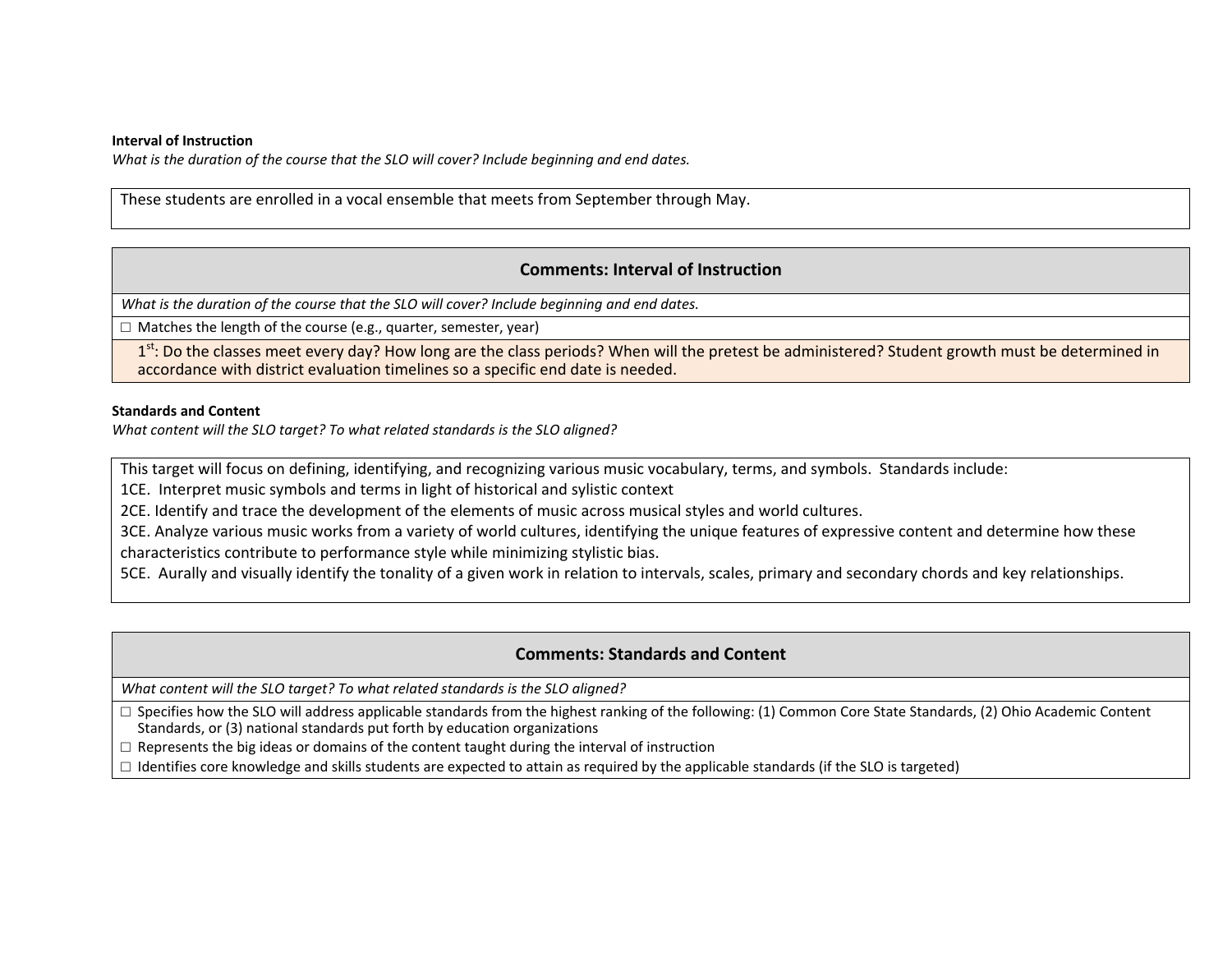$1<sup>st</sup>$ : The standards are listed, but not explicitly identified as Ohio Academic Content Standards.

2<sup>nd</sup>: What big ideas are common to the standards listed? How will students be able to "analyze various music works" on a multiple choice and short answer assessment? How will they be able to "aurally identify tonality" on <sup>a</sup> multiple choice and short answer assessment? This SLO appears very limited and should focus more on broad concepts and ideas (unless this is <sup>a</sup> focused SLO of only <sup>a</sup> few skills and standards). 3<sup>rd</sup>: Since only a portion of the music standards are listed for this SLO, it could be content targeted. More explanation is needed.

#### **Assessment(s)**

*What assessment(s) will be used to measure student growth for this SLO?*

After completing an initial pretest, students will complete the same written test at the conclusion of the school year.

# **Comments: Assessment(s)**

*What assessment(s) will be used to measure student growth for this SLO?*

 $\Box$  Identifies assessments that have been reviewed by content experts to effectively measure course content and reliably measure student learning as intended

- □ Selects measures with sufficient "stretch" so that all students may demonstrate learning, or identifies supplemental assessments to cover all ability levels in the course
- $\Box$  Provides a plan for combining assessments if multiple summative assessments are used
- $\square$  Follows the guidelines for appropriate assessments

1<sup>st</sup>: Who was involved in the creation of the assessment? Who scores it? Was it reviewed by content experts? Can the multiple choice and extended response format measure students' learning as stated in the standards? Will students receive the scored copy (important if the same assessment is used again for the post test)?

2<sup>nd</sup>: Using the information in the "Growth Targets' section below, it does not appear that the assessment provides enough stretch. Information about the assessment and stretch should be included here.

3<sup>rd</sup>: How will the scores on the posttest be combined with the warm up composition?

4<sup>th</sup>: Has the assessment been district approved? Is there a district-approved rubric for scoring the short answer questions? Did a team of teachers work on the assessment together? How will you ensure that the assessment is administered consistently across all classes? How will the warm up composition be scored? How will the scores be combined for the students who do the warm up composition?

## **Growth Target(s)**

Considering all available data and content requirements, what growth target(s) can students be expected to reach?

The written assessment will be based on student knowledge and will be scored with <sup>a</sup> number value. Number values will be totaled to provide the following tiered growth target for the student.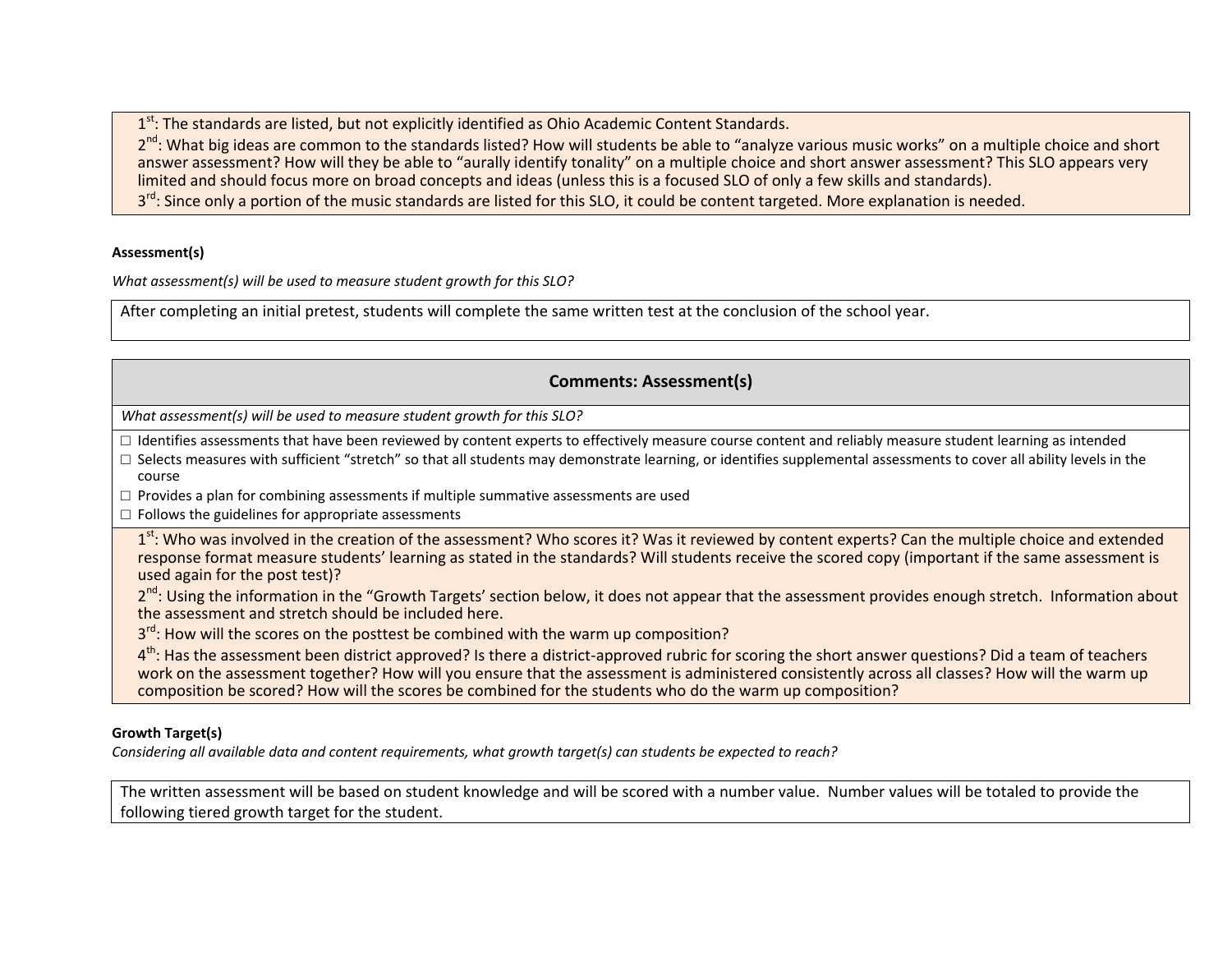| Pre-Test                                                                                 | Post-Test                                                                                              |
|------------------------------------------------------------------------------------------|--------------------------------------------------------------------------------------------------------|
| $0 - 25$                                                                                 | $9 - 24$                                                                                               |
| $26 - 32$                                                                                | $25 - 32$                                                                                              |
| $33 - 41$                                                                                | $33 - 39$                                                                                              |
| 42-47                                                                                    | 40-44                                                                                                  |
| 48-50                                                                                    | 50 plus a original, 12 measure warm-up composition that demonstrates an understanding of at least five |
| vocabulary words, and stylistic traits from one of the historical time periods of music. |                                                                                                        |
|                                                                                          |                                                                                                        |

# **Comments: Growth Target(s)**

Considering all available data and content requirements, what growth target(s) can students be expected to reach?

 $\Box$  All students in the class have a growth target in at least one SLO

 $\Box$  Uses baseline or pretest data to determine appropriate growth

□ Sets developmentally appropriate targets

 $\Box$  Creates tiered targets when appropriate so that all students may demonstrate growth

□ Sets ambitious yet attainable targets

1<sup>st</sup>: The range of the growth targets does not provide an opportunity for growth of all of the students in the score range. For example, if a student scores 25 on the pretest, the upper limit of the score range on the posttest is 24, yielding a net growth of -1.

2<sup>nd</sup>: Pre-test data given, but appropriate growth targets are not determined.

3<sup>rd</sup>: If a student scored 0 on the pretest, the growth target could be as little as 9. If a student scored a 47 on the pretest, the maximum growth target is only 44 (net growth <sup>=</sup> ‐3). A negative number does not allow for all students to demonstrate growth.

 $4^{\text{th}}$ : Although the target is tiered, the score ranges do not allow for all students to demonstrate growth.

5<sup>th</sup>: Negative growth does not indicate an ambitious target. Also, it is important to think about helping students reach an acceptable level. If the student scored <sup>a</sup> 0 on the pre‐assessment, is <sup>a</sup> post score of 9 acceptable?

## **Rationale for Growth Target(s)**

What is your rationale for setting the above target(s) for student growth within the interval of instruction?

The expected growth was determined taking into consideration these students have had three years of previous high school vocal ensemble experience. These students are expected to gain an average knowledge of basic vocabulary concepts to adequately prepare them for continued vocal music ensemble experience. These targets and assessments align with the ODE HS IV Mastery content standards.